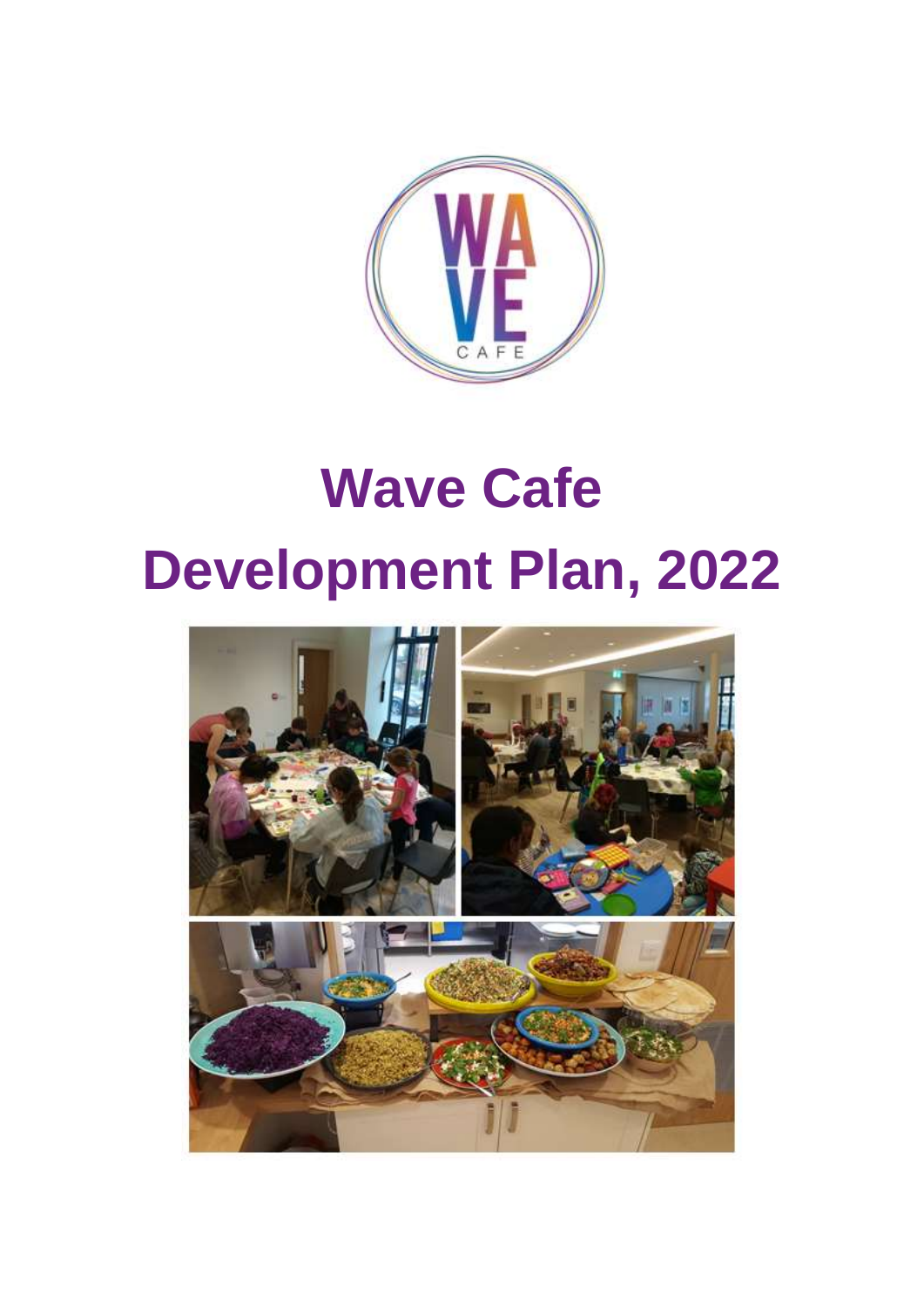# **Wave Café Development Plan, 2022**

# **So much more than a cafe**

Wave Café is a charity whose aim is to reduce inequality in society, and radically change attitudes to learning disability and difference.

While there is plenty of provision for people with learning disabilities in our society, places where people of all abilities mix with each other as equals, outside of a helping or 'service user' relationship, are very rare.



By creating a community space where We're All Valued Equally, Wave Café showcases an alternative model of community – one where people of all ages, backgrounds and abilities spend time together - socialising, working, creating, and enjoying each other's company.



Through this, attitudes are changed:

- those identifying with disability or difference see themselves as a full and natural part of the community, not separate
- at the same time, those with limited experience of learning disability see that being amongst difference benefits them too.

# **What we have learnt**

It can be hard to enable true mixing of people with all abilities. Those without learning disability, or with limited experience of people who are 'different' from them, are often resistant, feeling awkward and expecting to be involved to 'help' rather than 'participate'.

A truly inclusive space needs to be attractive to those without learning disability, to engage them in their own right. It also needs to be accommodating of different personal needs without running under a 'service user'



model, so that those with learning disability are able to take part and express themselves naturally rather than being managed or directed.

We call it "with not for". It is tricky to get right - but it can work and is worth the effort.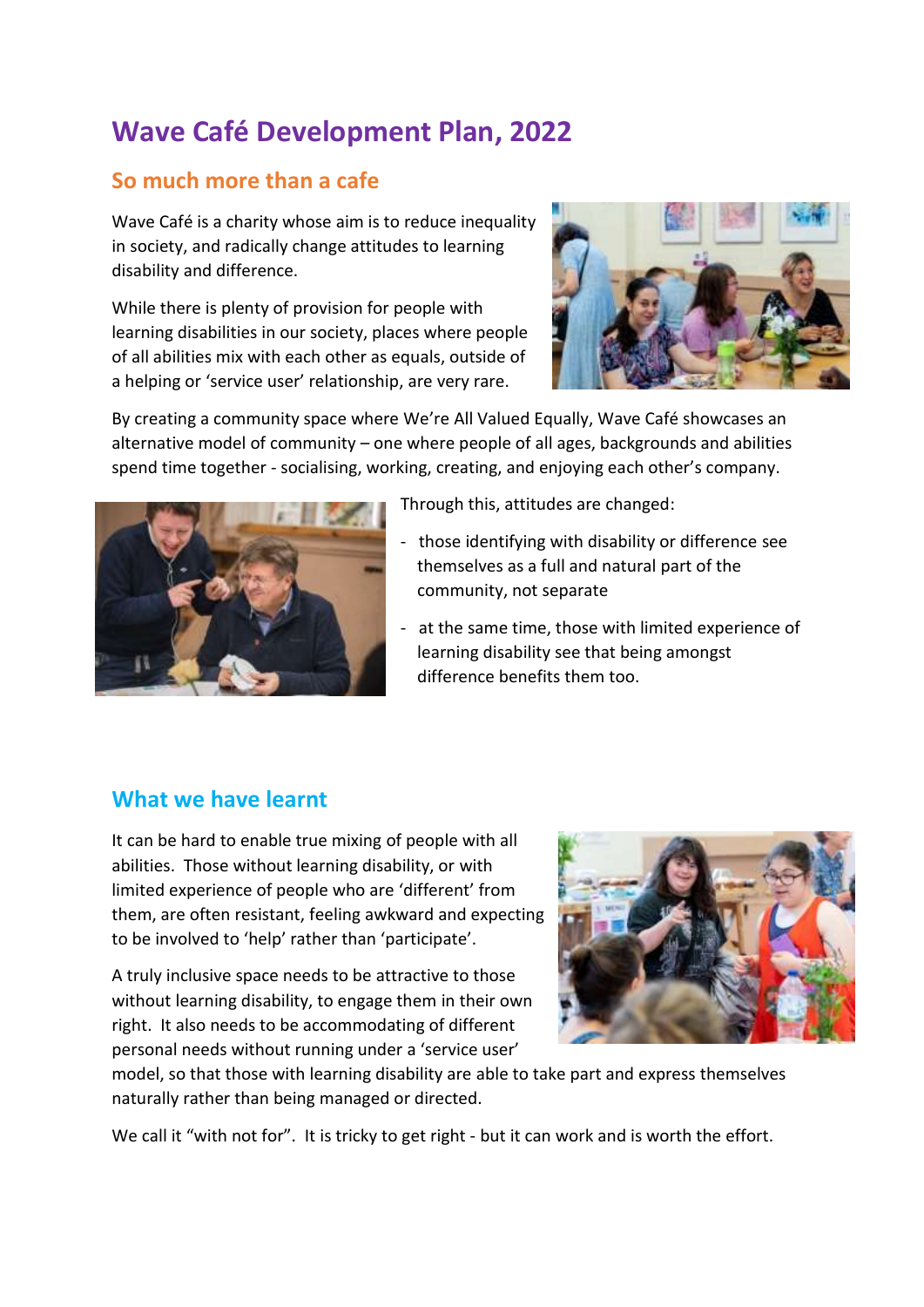## **How we achieve it**

At Wave Café, we host a vibrant community arts café that offers:

- Tasty food and drink at a price point accessible to all
- Creative activities to enable mixed ability mixing, creating and socialising
- A friendly, non-judgemental welcome to all, regardless of ability, age or background
- A live example of a mixed ability staff team with opportunities
- Partnerships with local learning disability provisions (as staff and as attendees).



We use a recently refurbished venue (the Muswell Hill United Reformed Church) which has been fitted with an attractive open plan café space, a catering quality kitchen with service hatch, and separate rooms for art and other activities.

It is vital that the café appeals firstly as a café. It needs great food and drink, a warm atmosphere and the 'something different' factor, to encourage people to come in. Once in, they can see first-hand how a genuine inclusive environment works.

There is no requirement to use the space in any particular way. People can work, socialise, join in creative activities or just relax quietly.

At the core is the informal, inclusive environment where being amongst difference is normalised.



This is, of course, far from "normal" – but then that is our point.

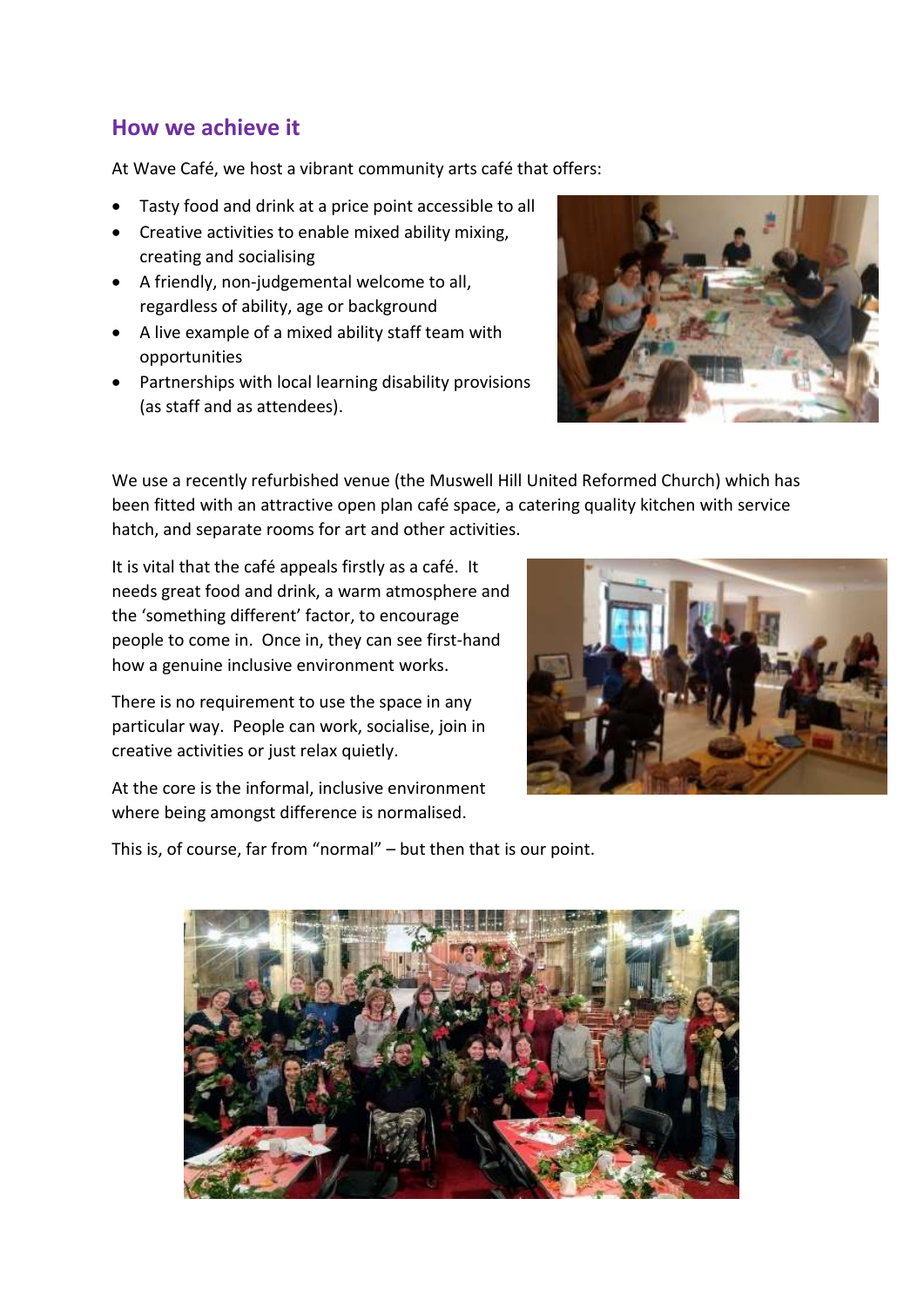### **Our work so far…**

**2017**

First inclusive "pop-up" events

**2017**

Wave Café registered as independent CIO

**2018**

Weekly evening arts workshops

**2018**  Community consultations and fundraising

**2019** Trial day café summer events

**2020** Weekly all day café opens in new premises

**2020**

Online events during Covid-19

**2021**

Re-launch of the physical cafe

**2021**

Appointment of new Development Director

**2021**

Plan for opening 2 days/week + evening events













Funded by local supporters and grants, including from The National Lottery, Comic Relief, The Funding Network, and The Michael and Betty Little Trust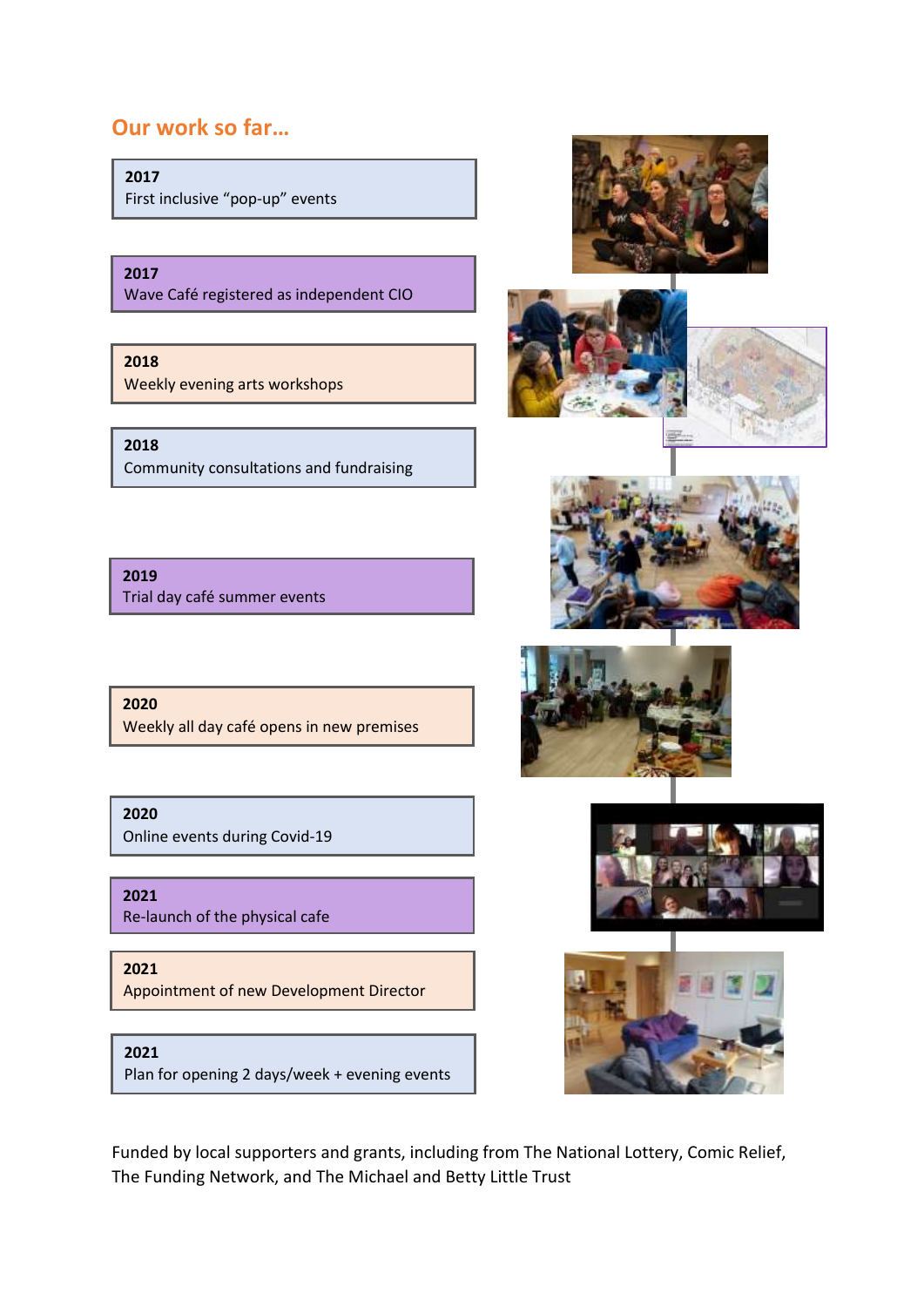# **The next chapter – plans for 2022**

#### **Our ambition**

We have run Wave Café events for long enough to know what works; everything we do is well received and receives great feedback. But the need is huge, and we have so far only scratched the surface. So we aim to achieve a step change this year to:

- Offer a fuller and richer service for our existing community
- Bring Wave Café and the societal benefits of genuine integration to a much larger local community
- Establish Wave Café as a financially sustainable social enterprise.

# **Specific objectives**

- Double the number of hours during which we are operating
- Run the daytime café and arts events all year round, including during holiday periods
- Hold regular events outside working hours
- Double the number of people attending each day
- **•** Attract new people to visit every day we open or hold an event
- Increase the variety of our events and art offerings to attract a broader community
- Increase the number of internships we offer for people with Learning Disability
- **Engage local businesses and other corporates in supporting our work financially**
- Grow a community of local supporters who make a regular financial contribution

#### **Putting it into practice**

To achieve these objectives operationally, we will:

- **Run the daytime café two days / week**
- **Run inclusive evening events at least once a month**
- **Run a weekly inclusive After-school Arts club for school children and parents/carers**
- **Promote Wave Café through multiple new channels**



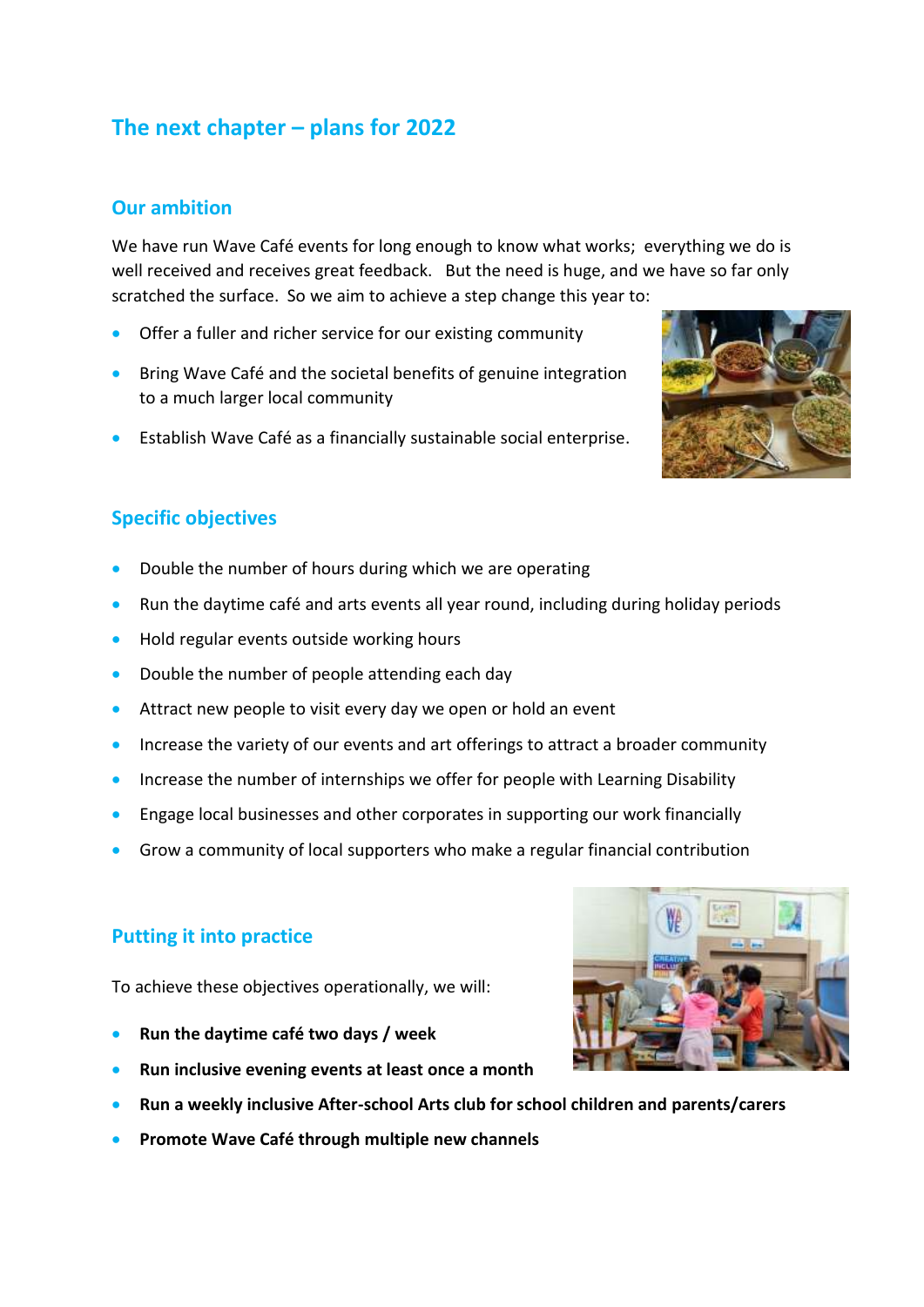### **2022 budget outline**

|                                     | £       | note           |
|-------------------------------------|---------|----------------|
| <b>Expenses to run Wave Café</b>    |         |                |
| Core staffing                       | 58,000  | $\overline{2}$ |
| Costs of operating the daytime café | 36,000  | 3              |
| Costs of evening events             | 5,000   |                |
| Overhead costs                      | 4,000   |                |
| Total budgeted expenditure in year  | 103,000 | 4              |
| Income needed                       |         |                |
| Trading revenue                     | 43,000  | 5              |
| Funding already committed           | 25,000  |                |
| New funding sought                  | 50,000  | 6              |
| Total budgeted income in year       | 118,000 | 7              |



#### *Notes*

- *1. Assumes café operating two days/week and one evening / month*
- *2. Covers project director, administrator, event coordinator (and café manager and kitchen assistant from 1 July 2022)*
- *3. Includes venue hire, food and drink, fees for artists and materials*
- *4. Close to £1,000 per day of operation*
- *5. This assumes the café generates just over £400 income each day it is open*
- *6. We are targeting raising this new income as follows:*
	- *Funding from grant-making institutions £25,000*
	- *Lump sum donations from individual supporters £13,000*
	- *£1,000 / month of incremental regular donations £12,000*
- *7. Income £15,000 above expenditure will grow our operating reserves to at least 3 months' operating costs, as is our established policy*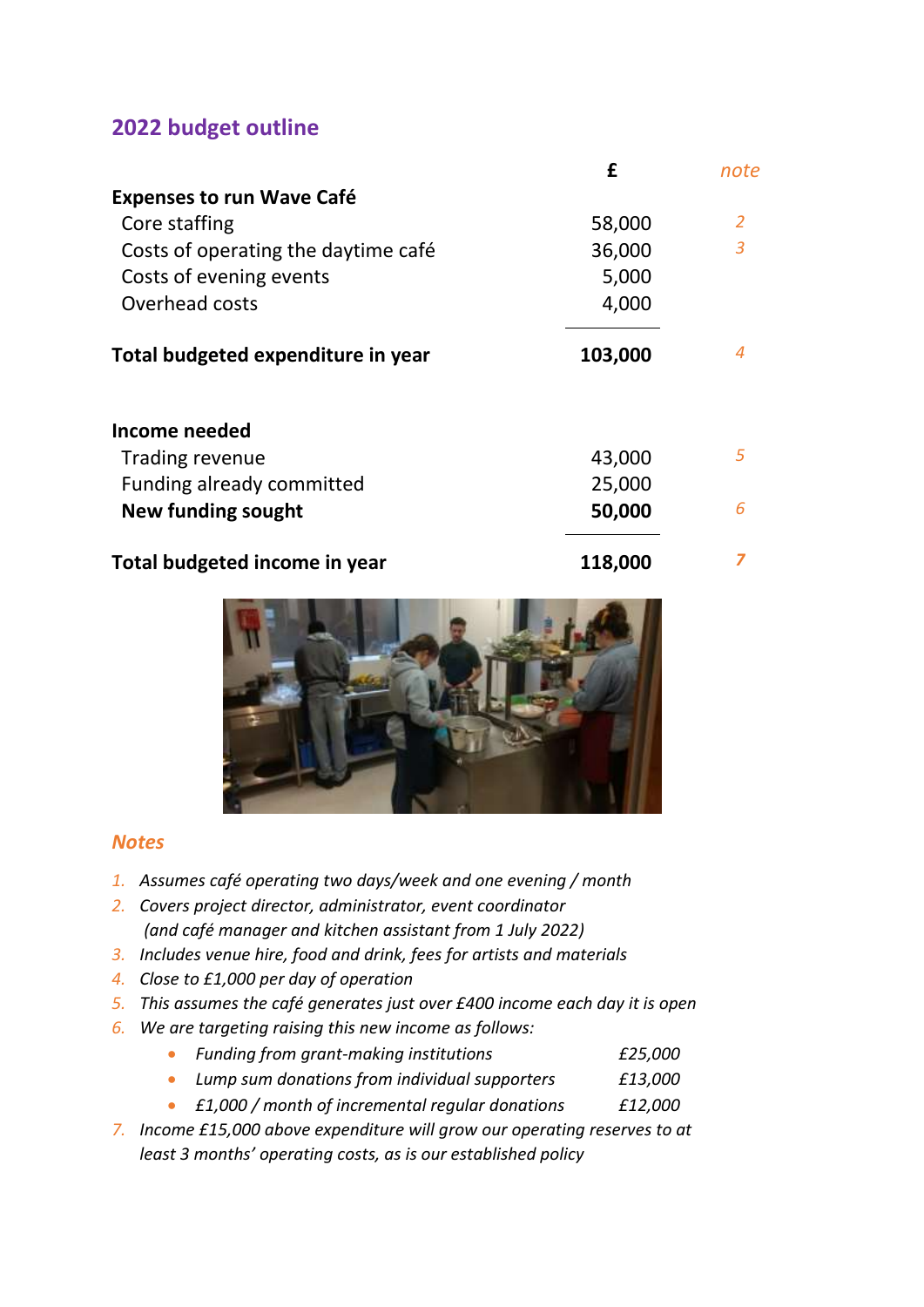### **Wave Café Organisational Structure for 2021 - 2022**



#### **Board of trustees and Executive Committee**

#### **Development Director**

*Manage café staff; plan and promote activity programme; secure funding; manage* 

**Administrator** *Finance; HR; grant applications; compliance; CRM.*

**Café Manager \***

*Source and cook café menu; manage volunteers; health and safety.*

#### **Events Coordinator**

*Venue; social media; evening events; café shifts.*

#### **Kitchen Staff**

*Assistants with and without learning disability; community volunteers; partnership apprentices.*

*\*To be employed from July 2022*